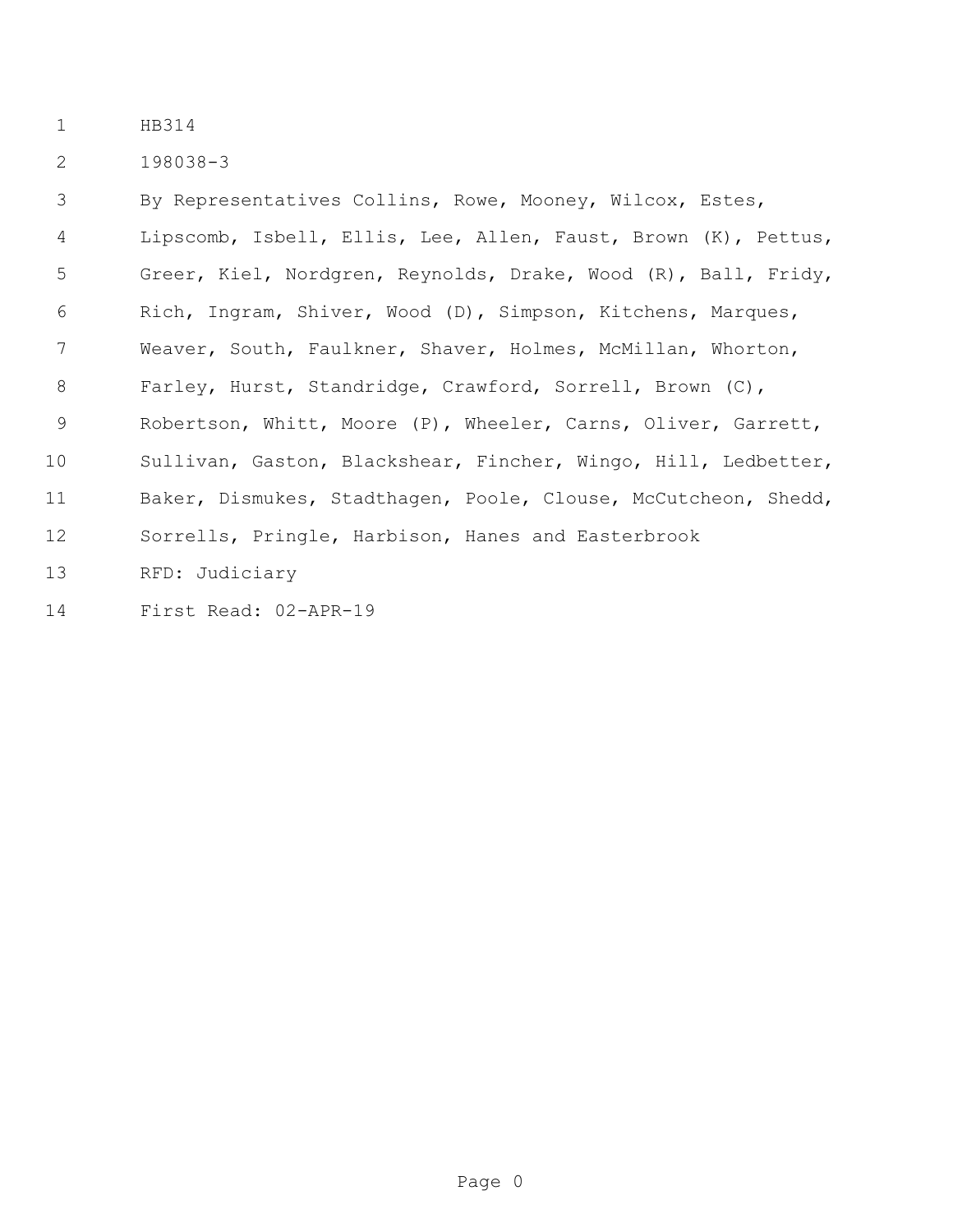ENROLLED, An Act,

 Relating to abortion; to make abortion and attempted abortion felony offenses except in cases where abortion is necessary in order to prevent a serious health risk to the unborn child's mother; to provide that a woman who receives an abortion will not be held criminally culpable or civilly 8 liable for receiving the abortion; and in connection therewith would have as its purpose or effect the requirement of a new or increased expenditure of local funds within the meaning of Amendment 621 of the Constitution of Alabama of 1901, now appearing as Section 111.05 of the Official Recompilation of the Constitution of Alabama of 1901, as amended. BE IT ENACTED BY THE LEGISLATURE OF ALABAMA: Section 1. This act shall be known as The Alabama

Human Life Protection Act.

Section 2. Legislative Findings.

 (a) This state's statute criminalizing abortion, Section 13A-13-7, Code of Alabama 1975, has never been repealed. It has remained unenforceable as a result of the U.S. Supreme Court decision in Roe v. Wade, 410 U.S. 113 (1973) and its progeny, which struck down as unconstitutional a Texas statute criminalizing abortion and which effectively repealed by implication and made unenforceable all other state statutes criminalizing abortion.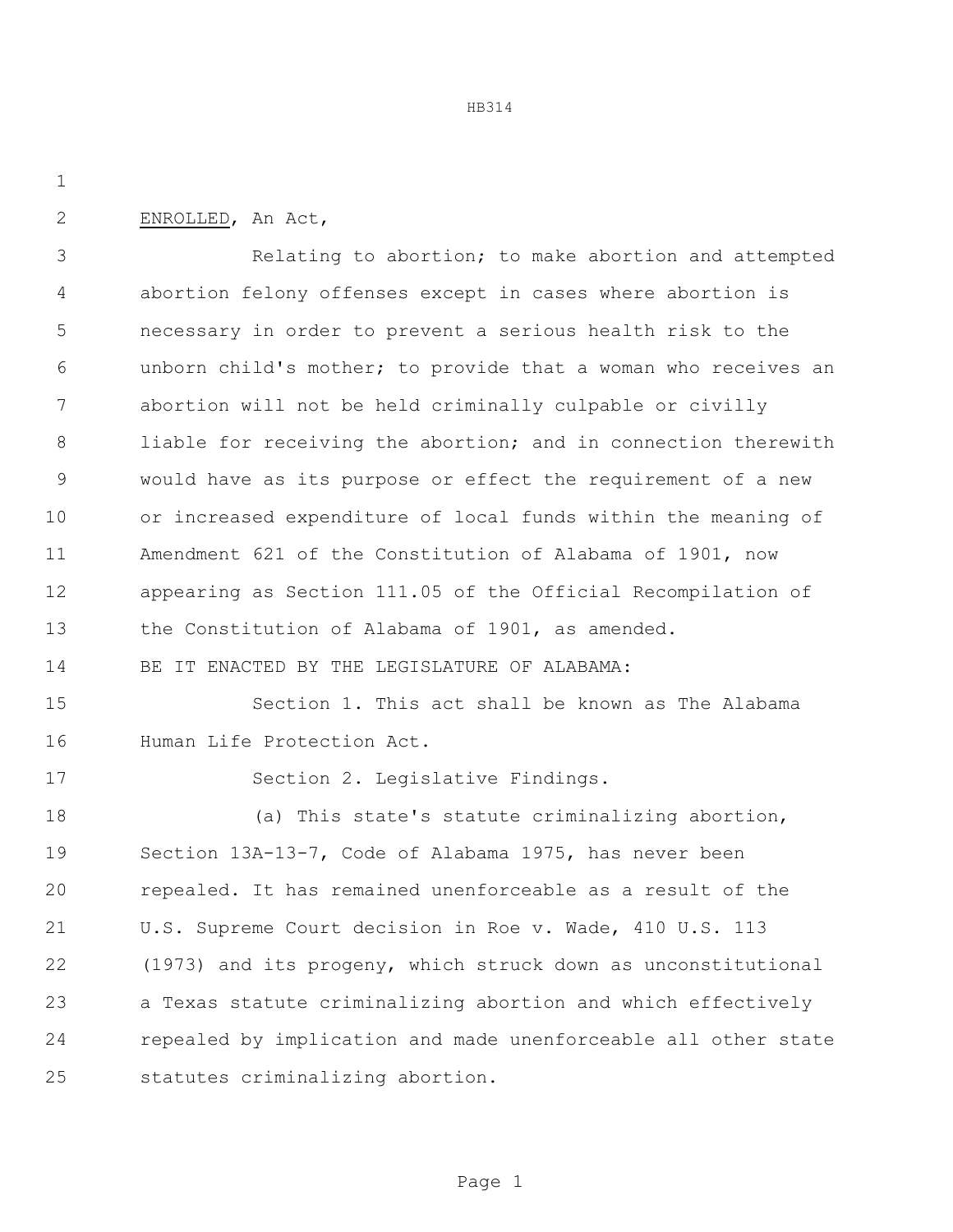(b) On November 6, 2018, electors in this state approved by a majority vote a constitutional amendment to the Constitution of Alabama of 1901 declaring and affirming the public policy of the state to recognize and support the sanctity of unborn life and the rights of unborn children. The amendment made it clear that the Constitution of Alabama of 1901 does not include a right to an abortion or require the funding of abortions using public funds.

 (c) In present state law, Section 13A-6-1, Code of Alabama 1975, defines a person for homicide purposes to include an unborn child in utero at any stage of development, regardless of viability.

 (d) In the United States Declaration of Independence, the principle of natural law that "all men are created equal" was articulated. The self-evident truth found 16 in natural law, that all human beings are equal from creation, was at least one of the bases for the anti-slavery movement, 18 the women's suffrage movement, the Nuremberg war crimes trials, and the American civil rights movement. If those movements had not been able to appeal to the truth of universal human equality, they could not have been successful.

 (e) Abortion advocates speak to women's rights, but they ignore the unborn child, while medical science has increasingly recognized the humanity of the unborn child.

Page 2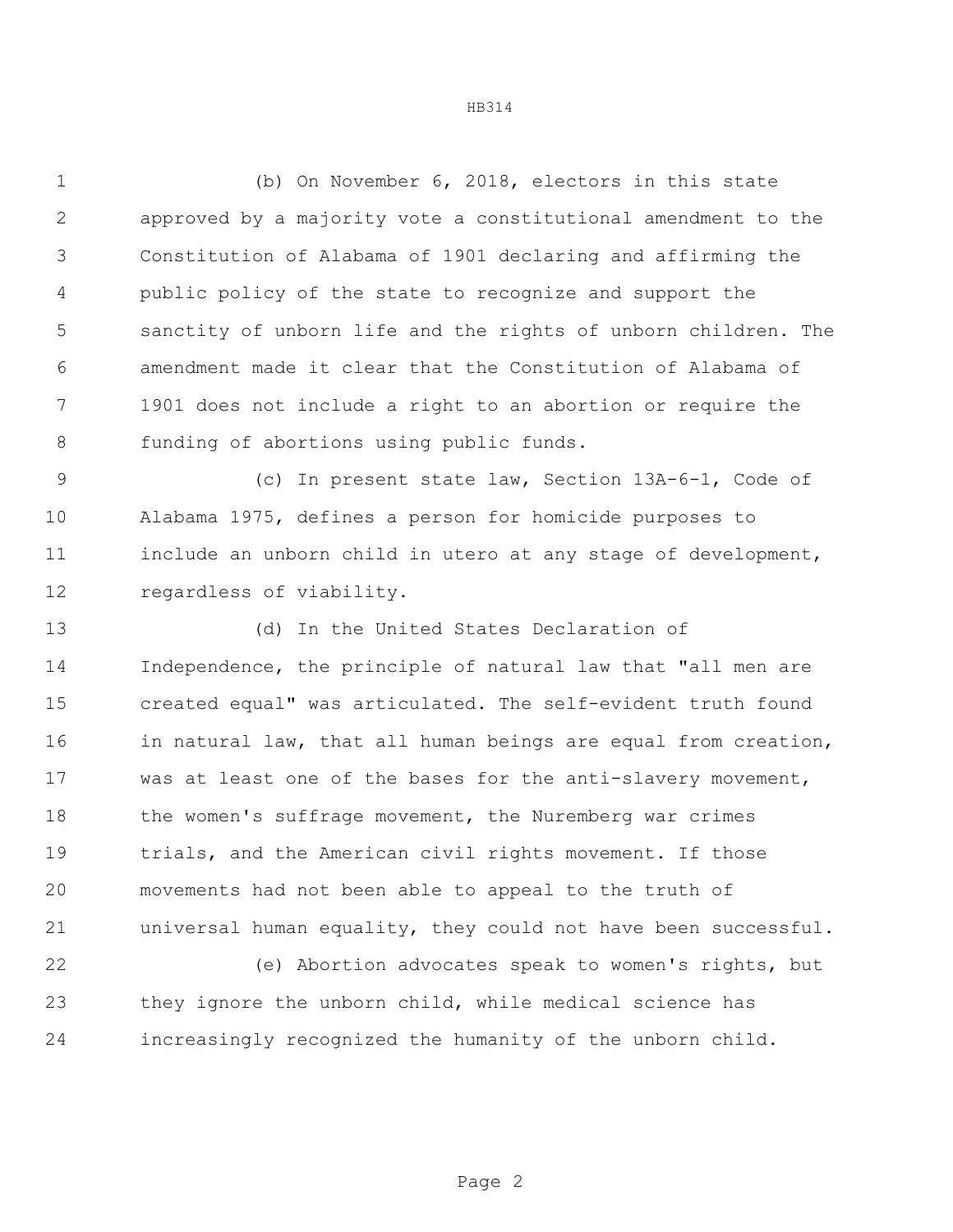(f) Recent medical advances prove a baby's heart starts to beat at around six weeks. At about eight weeks, the heartbeat can be heard through an ultrasound examination. A fetal Doppler can detect a fetal heartbeat as early as 10 weeks.

 (g) Ultrasound imaging shows the developing child in utero.

 (h) As early as six weeks after fertilization, fetal photography shows the clear development of a human being. The Alabama Department of Public Health publication "Did You Know 11 . . . " demonstrates through actual pictures at two-week intervals throughout the entire pregnancy the clear images of a developing human being.

 (i) It is estimated that 6,000,000 Jewish people were murdered in German concentration camps during World War II; 3,000,000 people were executed by Joseph Stalin's regime in Soviet gulags; 2,500,000 people were murdered during the Chinese "Great Leap Forward" in 1958; 1,500,000 to 3,000,000 people were murdered by the Khmer Rouge in Cambodia during the 1970s; and approximately 1,000,000 people were murdered during the Rwandan genocide in 1994. All of these are widely acknowledged to have been crimes against humanity. By comparison, more than 50 million babies have been aborted in the United States since the Roe decision in 1973, more than three times the number who were killed in German death camps,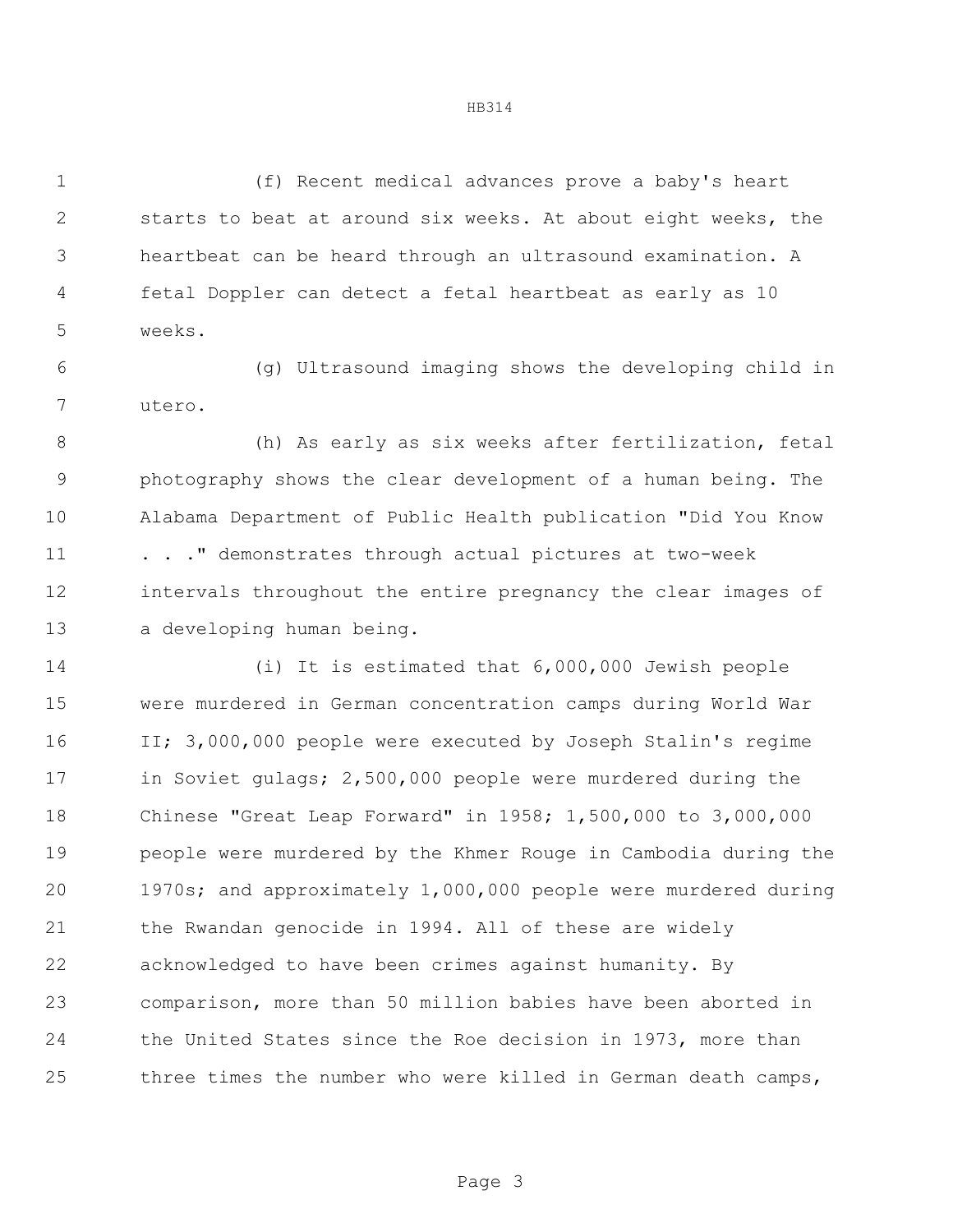Chinese purges, Stalin's gulags, Cambodian killing fields, and 2 the Rwandan genocide combined.

 (j) The cases of Roe v. Wade and its progeny have engendered much civil litigation and legislative attempts to reign in so called abortion rights. Roe v. Wade attempted to define when abortion of an unborn child would be legal. Judges and legal scholars have disagreed and dissented with its finding.

 Section 3. As used in this act, the following terms shall have the following meanings:

 (1) ABORTION. The use or prescription of any instrument, medicine, drug, or any other substance or device with the intent to terminate the pregnancy of a woman known to be pregnant with knowledge that the termination by those means will with reasonable likelihood cause the death of the unborn child. The term does not include these activities if done with the intent to save the life or preserve the health of an unborn child, remove a dead unborn child, to deliver the unborn child prematurely to avoid a serious health risk to the unborn child's mother, or to preserve the health of her unborn child. The term does not include a procedure or act to terminate the pregnancy of a woman with an ectopic pregnancy, nor does it include the procedure or act to terminate the pregnancy of a woman when the unborn child has a lethal anomaly.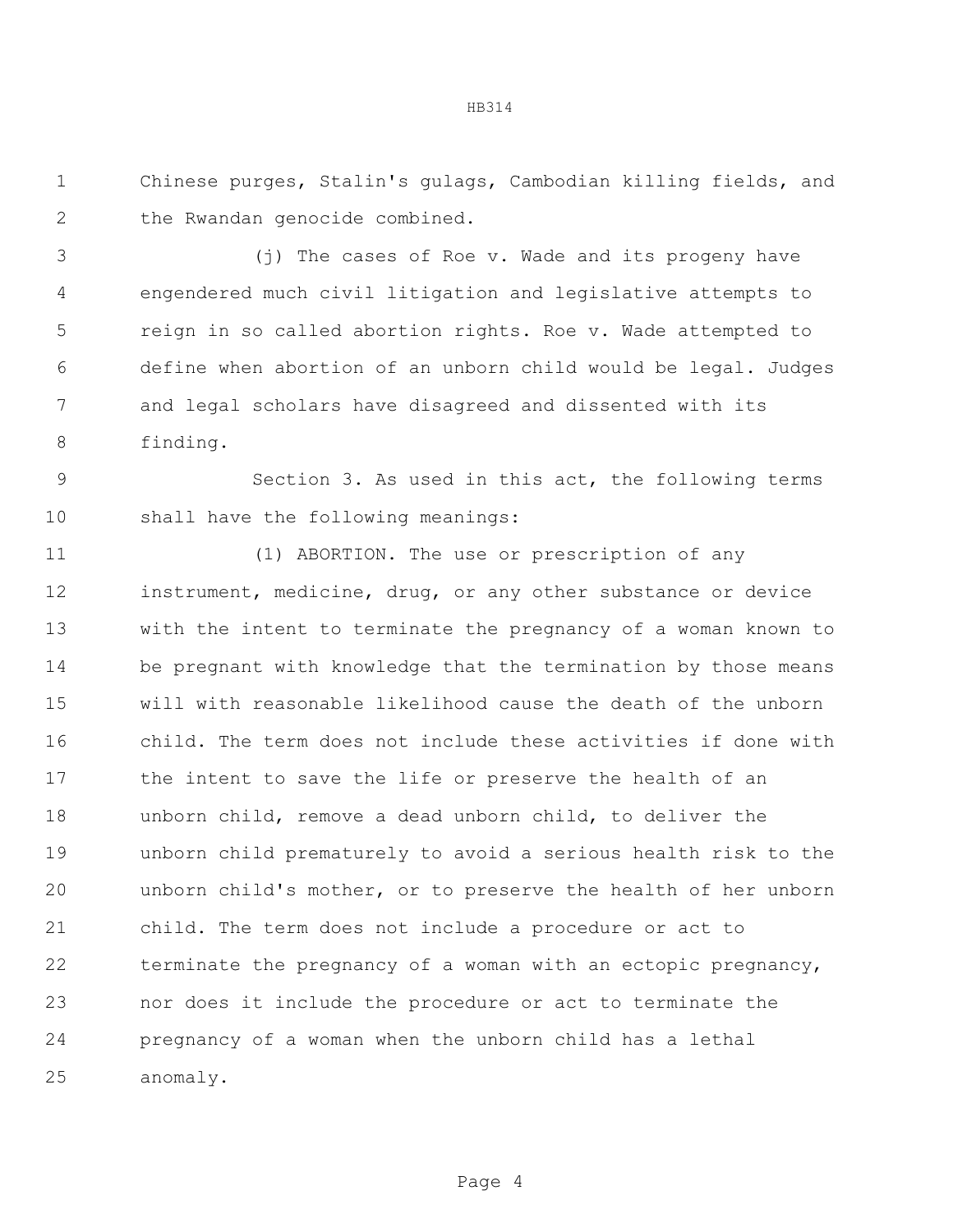(2) ECTOPIC PREGNANCY. Any pregnancy resulting from either a fertilized egg that has implanted or attached outside the uterus or a fertilized egg implanted inside the cornu of the uterus.

 (3) LETHAL ANOMALY. A condition from which an unborn child would die after birth or shortly thereafter or be stillborn.

8 (4) MEDICAL EMERGENCY. A condition which, in reasonable medical judgment, so complicates the medical condition of the pregnant woman that her pregnancy must be terminated to avoid a serious health risk as defined in this act.

 (5) PHYSICIAN. A person licensed to practice medicine and surgery or osteopathic medicine and surgery in Alabama.

 (6) SERIOUS HEALTH RISK TO THE UNBORN CHILD'S MOTHER. In reasonable medical judgment, the child's mother has a condition that so complicates her medical condition that it necessitates the termination of her pregnancy to avert her death or to avert serious risk of substantial physical impairment of a major bodily function. This term does not include a condition based on a claim that the woman is suffering from an emotional condition or a mental illness which will cause her to engage in conduct that intends to result in her death or the death of her unborn child. However,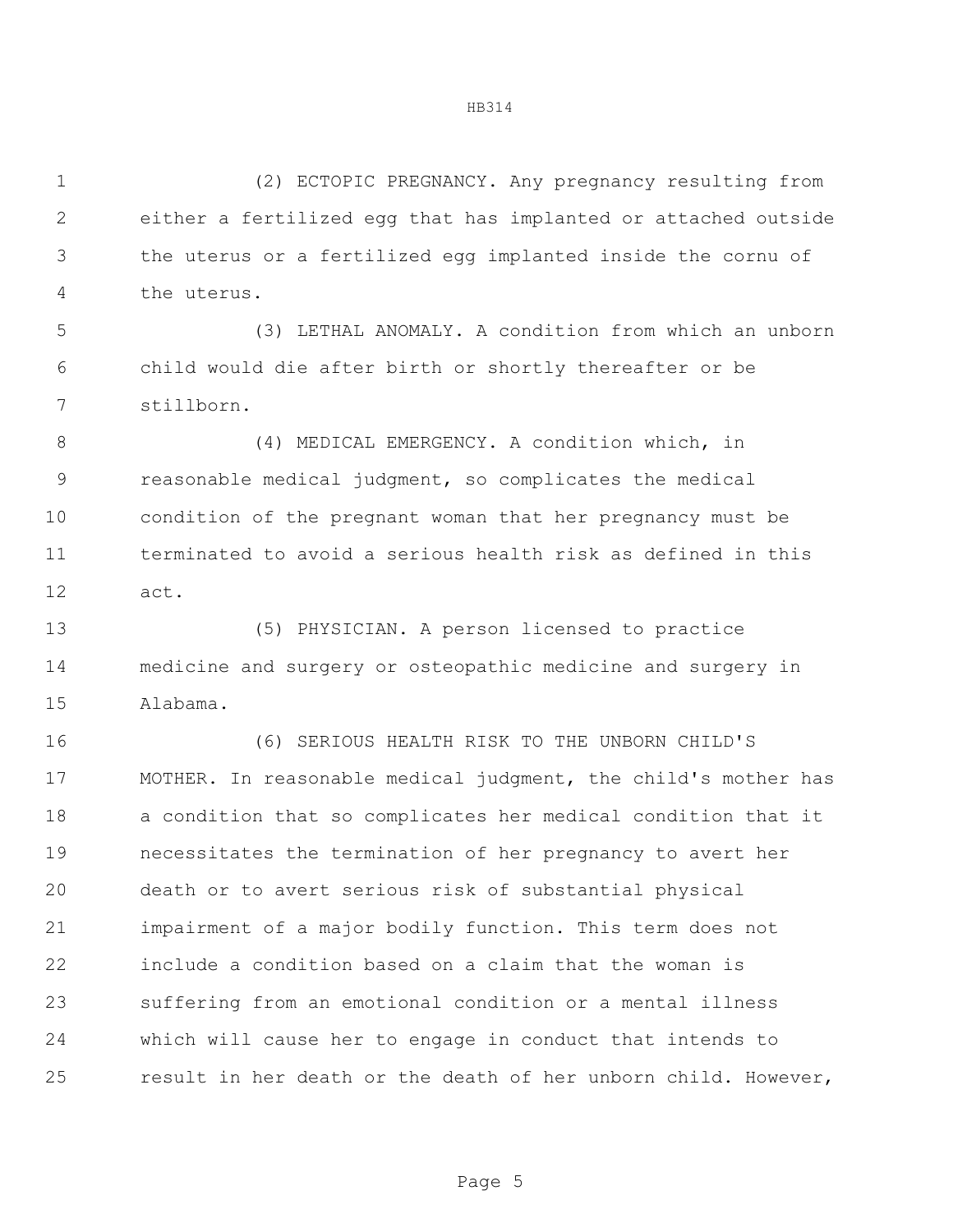the condition may exist if a second physician who is licensed in Alabama as a psychiatrist, with a minimum of three years of clinical experience, examines the woman and documents that the woman has a diagnosed serious mental illness and because of it, there is reasonable medical judgment that she will engage in conduct that could result in her death or the death of her unborn child. If the mental health diagnosis and likelihood of conduct is confirmed as provided in this act, and it is determined that a termination of her pregnancy is medically necessary to avoid the conduct, the termination may be performed and shall be only performed by a physician licensed in Alabama in a hospital as defined in the Alabama Administrative Code and to which he or she has admitting privileges.

 (7) UNBORN CHILD, CHILD or PERSON. A human being, specifically including an unborn child in utero at any stage of development, regardless of viability.

 (8) WOMAN. A female human being, whether or not she has reached the age of majority.

 Section 4. (a) It shall be unlawful for any person to intentionally perform or attempt to perform an abortion except as provided for by subsection (b).

 (b) An abortion shall be permitted if an attending physician licensed in Alabama determines that an abortion is necessary in order to prevent a serious health risk to the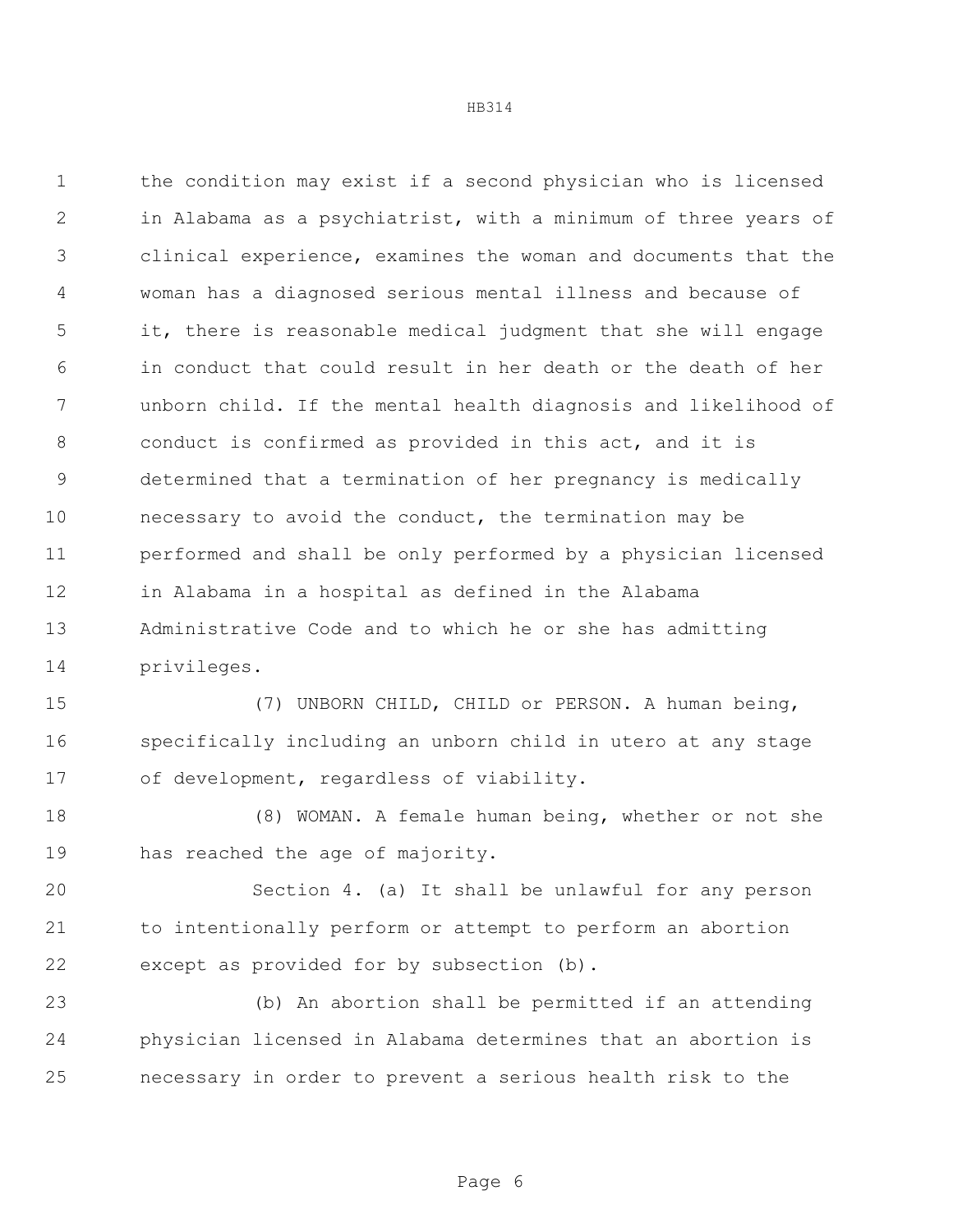unborn child's mother. Except in the case of a medical emergency as defined herein, the physician's determination shall be confirmed in writing by a second physician licensed in Alabama. The confirmation shall occur within 180 days after the abortion is completed and shall be prima facie evidence for a permitted abortion.

 Section 5. No woman upon whom an abortion is performed or attempted to be performed shall be criminally or civilly liable. Furthermore, no physician confirming the serious health risk to the child's mother shall be criminally or civilly liable for those actions.

 Section 6. (a) An abortion performed in violation of this act is a Class A felony.

 (b) An attempted abortion performed in violation of this act is a Class C felony.

 Section 7. This act shall not apply to a physician licensed in Alabama performing a termination of a pregnancy or assisting in performing a termination of a pregnancy due to a medical emergency as defined by this act.

 Section 8. The construction of existing statutes and regulations that regulate or recognize abortion in Alabama that are in conflict with or antagonistic to this act shall be repealed as null and void and shall recognize the prohibition of abortion as provided in this act. If this act is challenged and enjoined pending a final judicial decision, the existing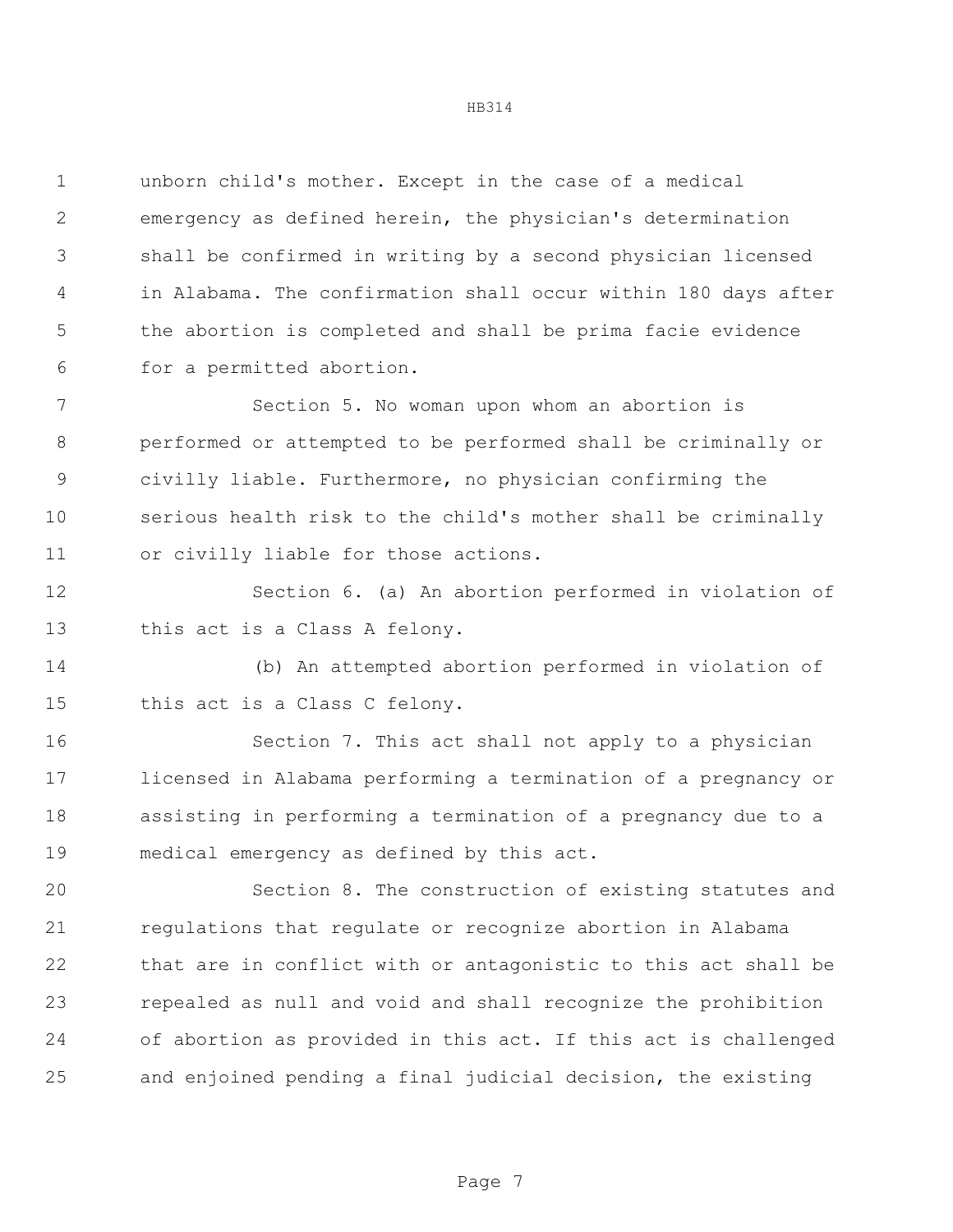statutes and regulations that regulate or recognize abortion shall remain in effect during that time.

 Section 9. Although this bill would have as its purpose or effect the requirement of a new or increased expenditure of local funds, the bill is excluded from further requirements and application under Amendment 621, now appearing as Section 111.05 of the Official Recompilation of 8 the Constitution of Alabama of 1901, as amended, because the bill defines a new crime or amends the definition of an existing crime.

 Section 10. This act shall become effective six months following its passage and approval by the Governor, or its otherwise becoming law.